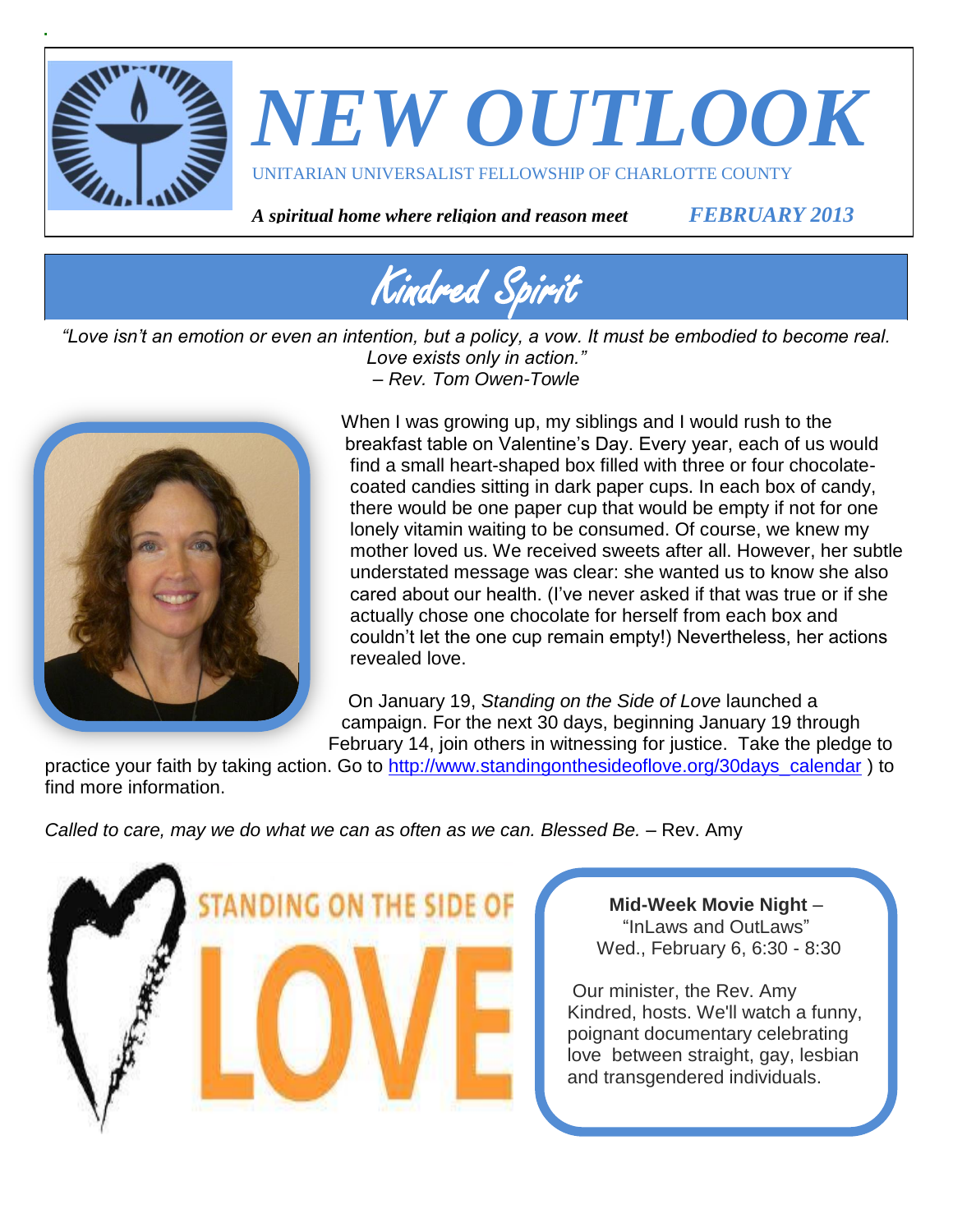February 2013 PAGE 2



# MESSAGE FROM MARYHOLLY

It is definitely "high season" in Southwest Florida, and, here at UUFCC! Many programs have started and groups are meeting -for learning, for support, for sharing and for fun. Many of our snowbirds have returned and we have visitors every week. We welcome you!

We have the good fortune to have an engaging and inspiring minister in Rev. Amy who brings us informative and heart-felt sermons and builds our

understanding of Unitarian Universalism. I particularly liked last month's service "Element In-Gathering" when she spoke of the power of "creating rituals". Then we each had an opportunity to bring a special gift or pour water and share a brief story. We have so many stories to share.

Did you know? If you miss a service, you can listen to Rev Amy's sermon (audio podcast) on our website at UUFCC.org or you may request a written copy by writing your name and date of the sermon on the pad in the rear of the sanctuary by the Book of Life.

We also had the wonderful experience of the choir performing with the amazing UU musicians, Dan Duggan and Peggy Lynn. It was so much fun for choir members to work with them and to perform as part of the service! We have more music to look forward to with the second of our Concert series and with our new Music Director/ Pianist Amy Menard, a UU and an experienced church musician. (See Dennis Shaw's announcement in this newsletter.) And we had a fabulous art exhibit and reception- with another one to look forward to this month! What an exciting place to be!

This month we will have the kick-off to our Pledge Drive led by the dynamic duo -Jack Osborne & Robert Taylor. There will be time for you to ask questions, learn more about our vision and the financial requirements to support that vision.

#### **MARK YOUR CALENDAR NOW**.

- **On March 3** we will have another Congregational Information Meeting for folks to learn more about various topics that may support our ministry - results of the Pledge Drive and our financial status, Community Radio, UU Legislative Ministry , and questions you may have regarding congregational life.
- Our **ANNUAL MEETING** has been moved to April 7th due to the last Sunday in March falling on Easter Sunday.
- $\triangleright$  TWO exciting opportunities to learn more about Unitarian Universalism and to participate in your own spiritual growth: **April 12-14 Florida District Assembly** at UU of Ft. Myers ( details to come)

**June19-23 UUA General Assembly** Louisville, Ky ( cheap flights from PG to Lexington)

We are so pleased you choose to be part of our beloved community. The Board invites your questions and concerns and appreciates your energy and gifts!

Yours in faith, MaryHolly Allison President, UUFCC Board

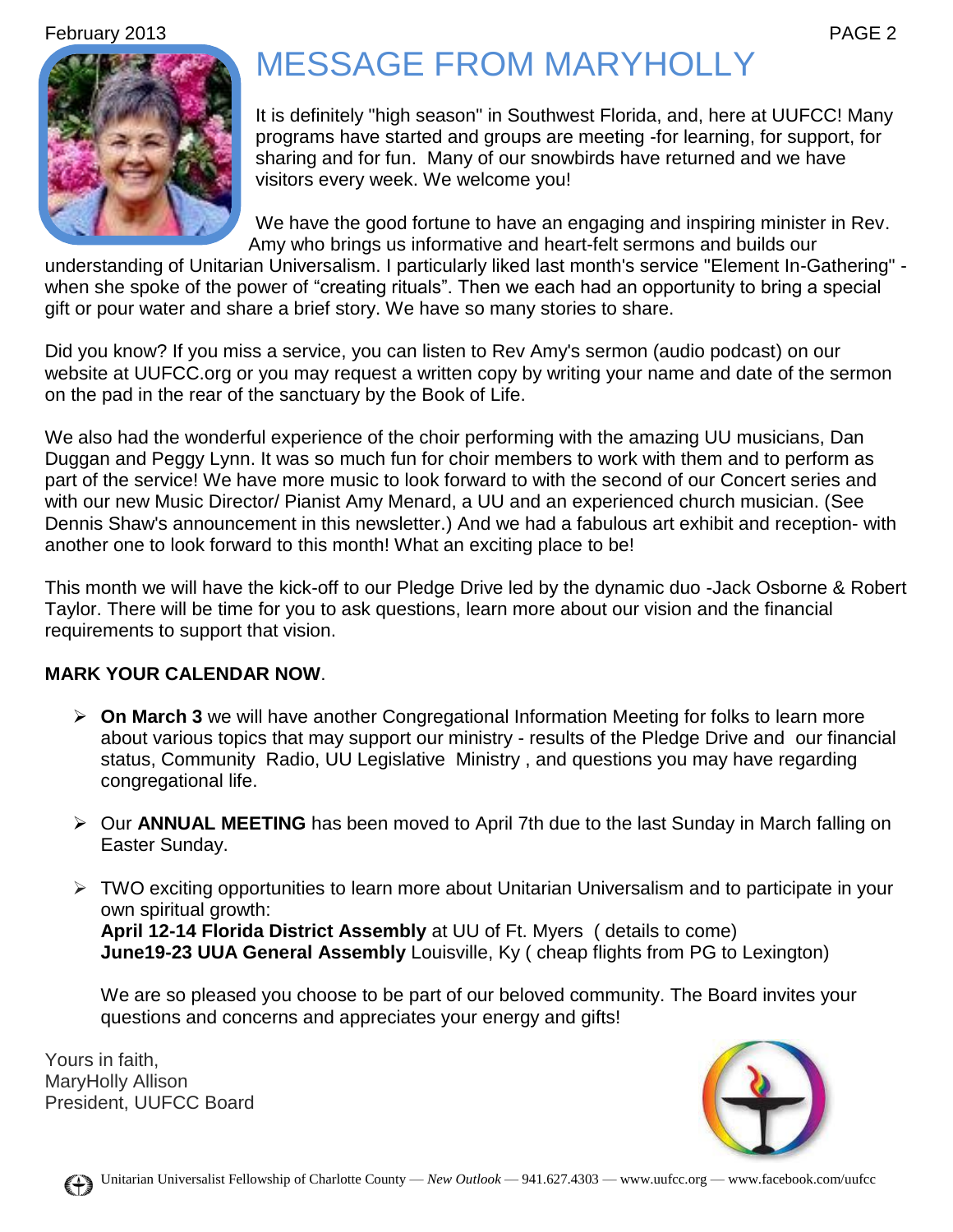## February 2013 PAGE 3 You Are a Pillar of the Congregation

The 2013-2014 Pledge Drive starts this month. As noted in last month's newsletter, we have invested in growth—hired an inspirational minister; refurnished the sanctuary; and reinvigorated our programs in art, music, social justice, and spiritual development actions vital to securing our future as a thriving congregation. And our investments are working. You can feel our renewed sense of energy and enthusiasm.

But growth has costs. Next year's operating budget will increase by 15% to about \$147,000—that's \$2,800 a week—in order to cover a full year with Rev. Amy Kindred, our new minister, plus long overdue benefits for our Office Manager. Our biggest source of income is pledges—your financial commitment to support our costs of doing business. Next year we will need \$117,000 in pledge income, a 20% increase over this year. Some of the increase will come from new members, and some will come from our most generous givers. But that alone will not be enough. Each of us will need to dig deep, to pledge until it feels good.

"So, how much is expected of me?" Historically, a handful of long time generous members have contributed the lion's share of our pledge income—levels of giving we cannot expect to continue into the future. To reach next year's goal we estimate that the rest of us—new members and old—need to raise about \$85,000, an average per pledge unit of about \$1,200, or \$100 per month. We don't expect the same amount from everyone. The UUA suggests a sliding scale starting at 2% of income for those earning \$10,000 or less, up to 10% for those in the upper income brackets. That's a pretty aggressive target and we don't have a history that supports that level of giving. You need to decide for yourself, to live within your means. But please consider what you can do. Whether you attend regularly or only sometimes, or are a seasonal member or friend, now is the time to boost your pledge to acknowledge that UUFCC is an important part, even a central part, of your religious experience.

Thank you for your support.

Jack Osborne and Robert Taylor, Pledge Drive Co-Chairs

**New to UU, Q and A** Sunday, Feb. 17, Noon, On the Porch

## Ever wondered about Unitarian Universalist history? Are you curious about what it means to be a "member"of a UU church? Do you know what we teach our children?

Join us this Sunday morning after the worship service and bring your questions. If you've been interested in making a deeper commitment to Unitarian Universalist principles and purposes, this is the day to find out more.

*We'll open the membership book on March 3.* 



Bring a friend to UUFCC and share the love !



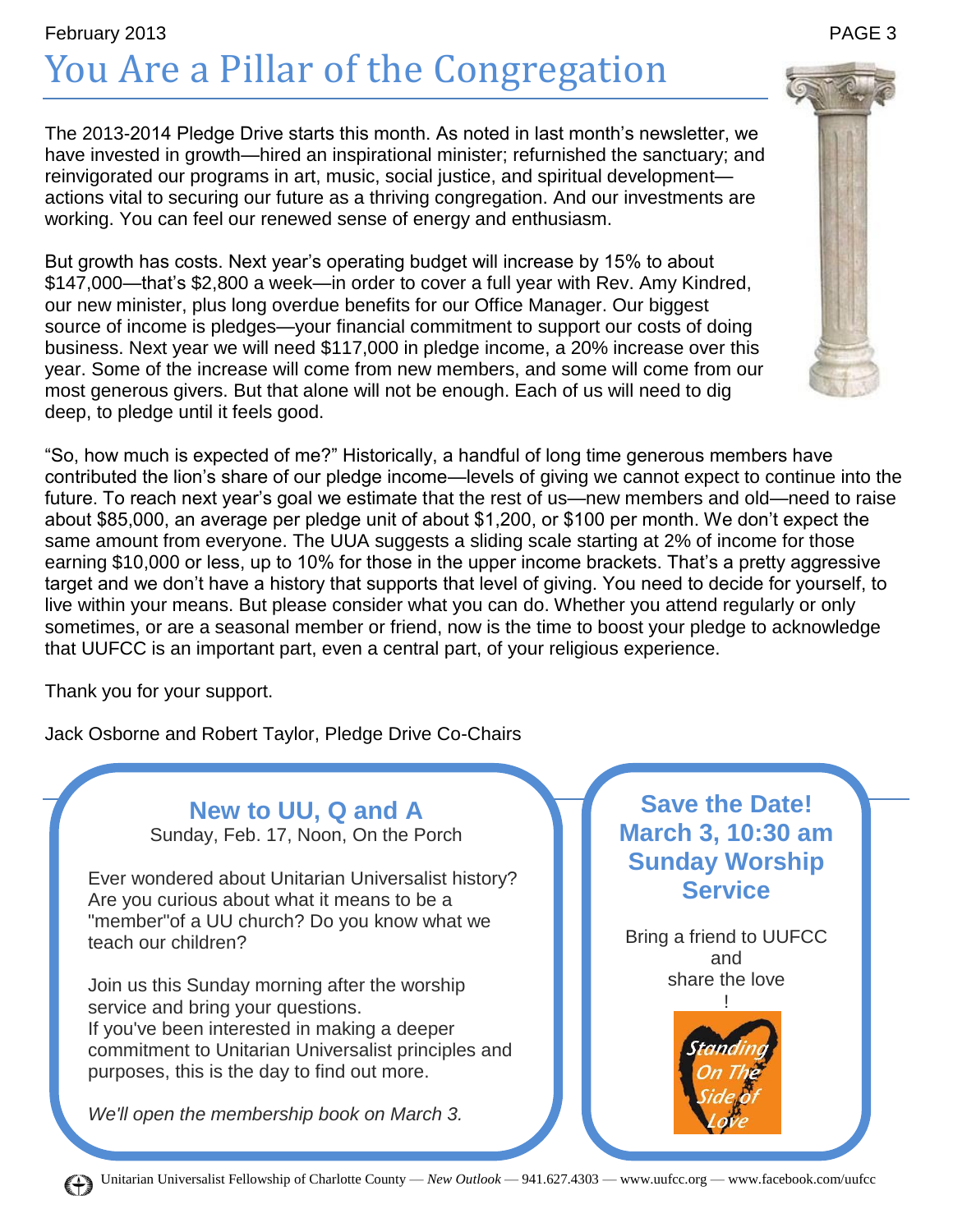February 2013 PAGE 4

# UUA TRUSTEE TIDBITS – Joan Lund



For over 50 years I have been an advocate of controlling firearms in the possession of Americans. My interest began, when as a young woman, I was invited to be in the pulpit at the UU Church of Wilmington, DE, and had to choose a topic; I chose gun control. I knew, and statistics showed at that time, that handguns were causing problems in society, but then I never dreamed of the proliferation of weapons that would turn our nation into a violent, fearful, gun toting place to live. I know all the gun-rights advocates would say that there is a personal right to bear

arms, even to the point of pre-dating the Second Amendment. But it was clear when the Second Amendment passed that Madison and the other MEN viewed the "right to bear arms" in the context of a "well-regulated militia" to defend communities from massacres. The goal was to resist aggression from European powers, confront Native American tribes, and put down internal rebellions, including slave revolts. What is happening in our country today is quite the opposite of the "security" our Founders had in mind.

The American Right and today's arms industry have devoted enormous resources to twisting the framers of our Constitution and Bill of Rights into extremist ideologues who put "liberties," like individual gun ownership, ahead of all practical concerns about "security." And in today's world the propaganda spewed by many politicians has proved so successful that even those who favor common-sense gun control are deemed violators of the original intent of our Founders, as essentially un-American, and, of course, face defeat in elections.

Guns are robbing us of freedom, not insuring it. Eighty-three Americans die daily from gun violence in the USA, eight are children or teenagers. WE must put in place commonsense gun laws and enforce those laws. Our UUA is urging us to take action to prevent gun violence. The link to help your congregation work toward that end can be found at uua.org. I urge each of us to not let this goal fade from our vision and to embark on congregational discussions about how we can reverse this tide of violence. I can be reached at jund@uua.org or 813-931-9727.



# ART ON THE WALL

"Bejeweled," is a mixed media art exhibit on display during the month of February, The lovely work represents a combination of Renaissance beauty and Beaux Arts fashion. Myrna Charry's black and white gelatin silver portraits have been adorned by Ginger Abraham's delicate beadwork and jewelry. The opening reception will be held on Saturday, February 10 from 4:00 to 6:00 p.m. A portion of each sale goes to the Fellowship.

Ginger's jewelry is also featured in the glass cases along with earrings by her student and protégé, Carolyn Hansman. Carolyn's husband, Robert, bought jewelry lessons from Ginger at last year's UUFCC auction. After one lesson, a new hobby was born. Carolyn has since made and sold over \$1000 worth of earrings to benefit various charities, including the Fellowship. All proceeds from the jewelry sales go directly to the Fellowship.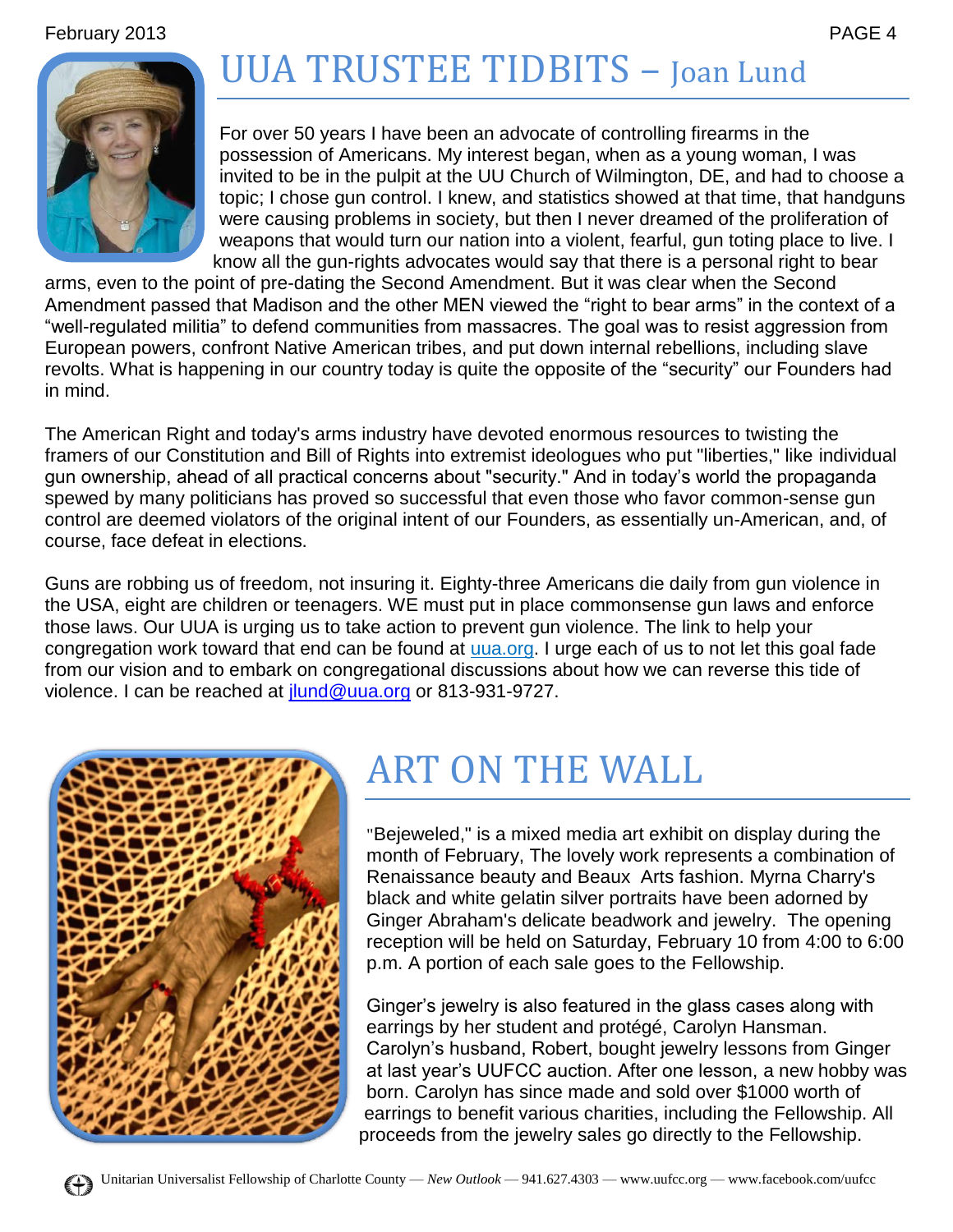# NEW PIANIST HIRED



It is a joy to announce that Amy Menard will be UUFCC's new pianist. She will begin playing on Sunday, February 3<sup>rd</sup>.

Ms. Menard comes to us with 11 years' experience as a church musician. And believe it or not, she is a Unitarian Universalist! She worked for two years at the UU Church in Tampa and three years at the UU Church in Tallahassee. She has a Masters Degree in Music Performance, and amassed over 27 years of piano playing and 20 years of choir participation. Additionally, she is a professional viola player and has played with the symphonies in Port Charlotte, Venice, and Ft. Myers and the Naples Opera.

Ms. Menard is excited about introducing our congregation to a wide range of musical styles and will become a major force in the development of our music program. The following quote is from her resume.

*"I love the UU church, and I find its work extremely meaningful. I feel a strong inner calling to help further the causes of the UU church and I go the extra mile to make my contribution the best it can be. I also have a knack for picking music that UUs really like."*

I extend my thanks to MaryHolly Allison, Rev. Amy Kindred, Allan Buck, Peg Stunkard, Megwyn SandersAndrews, and Sally Milne for their work as members of the search and interview team.

Dennis Shaw UUFCC Music Coordinator

## NEW LIFE SPAN R.E. COORDINATOR POSITION

On January 16th our Board of Trustees voted to add a Life Span Religious Education Coordinator position to our administrative structure. I am very excited to announce that I have volunteered for and have been accepted to fulfill this role. In this capacity I will focus on three general areas of development during the next year.

First, I will help our new pianist acclimate to our existing music program. Music is such a vital part of our worship services. With the formation of our choir and the expansion of our community concert series; we have established a strong foundation from which we will surely grow.

I will also participate in and actively publicize Fellowship based or community activities that will introduce individuals from diverse backgrounds to Unitarian Universalism. This is a priority for continued growth and directly reflects our goals and mission.

My third area of focus will include supporting our current religious education leaders. Additionally I will explore and recommend, as appropriate, adoption of new RE curricula and activities.

I am sincerely grateful for this opportunity to contribute to our Fellowship and nurture my faith.

Dennis Shaw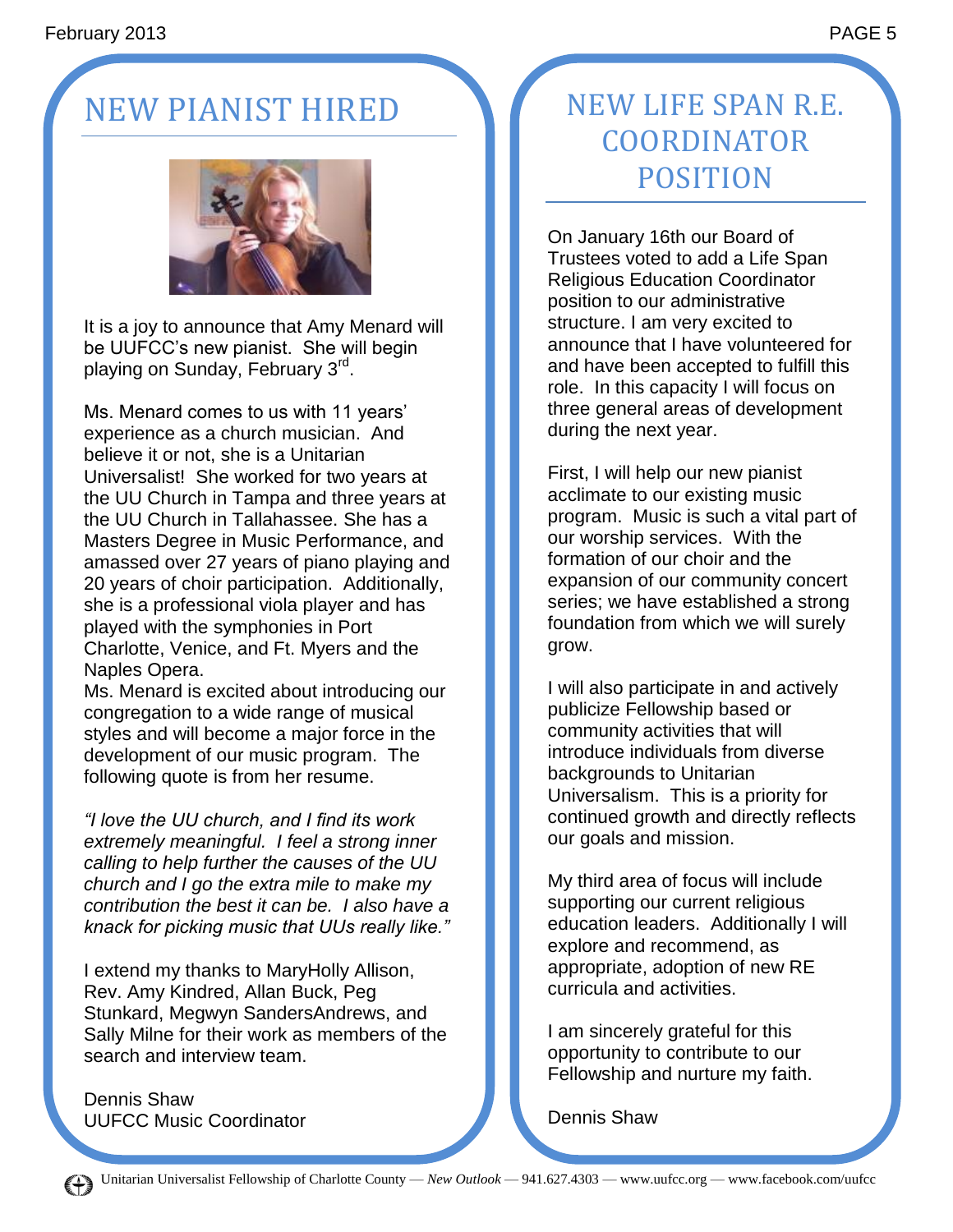February 2013 PAGE 6 CARING AND HOSPITALITY, Joan Bollinger, Chair

#### **HOSPITALITY COMMITTEE**

The Hospitality committee is really excited about all the social events being planned for the "season".

"Dining Around' is now in full swing. Dinners are planned for groups of 6 or more in different homes with different host/ hostesses. The purpose of the dinners is to get to know each other better in a more relaxed setting. These dinners have been really popular for years and an event that everyone looks forward to.

There is a new "SOLO" group forming. Roxann Luning is organizing events for single people to be able to share - a movie, lunch, fair, or similar reason to get together. Sometimes you'd really like to do something-- but not necessarily alone.

Game Night is back! Our first game night was held from 4-6 on the same Friday as Cafe' Serendipity. We played cards, Scrabble and assorted games. Fun, some serious competition and laughs made for a really good time. Some of us either brought a snack or ordered pizza after the games. That made it easy to stay on for Cafe' Serendipity and a night full of music, stories , coffee and snacks. Put this on your calendars!

#### **CARING COMMITTEE**

The committee caters to members in need of help, cards, visits or just a phone call. Thanks to all the people who have pitched in to help.

We will soon be presenting the Red Dot program. It is a way to alert the Fire and EMS departments of your medical needs in an emergency, at your home, when they arrive on a 911 call and we'll also explain their new program that keeps your information available in your car.

The Caring and Hospitality Committee is always looking for people that would like to join us in our efforts to make this Fellowship a special place for all our members and friends. Join us at our meetings on the first Tuesday of the month at 10:00 a.m.

#### **CONTACT US**

Unitarian Universalist Fellowship of Charlotte County — *New Outlook* — 941.627.4303 — www.uufcc.org — www.facebook.com/uufcc **9:00 a.m. - 5:00 p.m.** 1532 Forrest Nelson Blvd Port Charlotte, FL 33952 941.627.4303 www.uufcc.org www.facebook.com/uufcc Rev. Amy Kindred 941.627.4303 minister@uufcc.org Minister's hours: Wednesdays, Thursdays 2:00-6:00 p.m. Melanie Blais, Office Assistant office@uufcc.org MaryHolly Allison President@uufcc.org Ginger Abraham, Newsletter Editor newsletter@uufcc.org Susan Taylor, Newsletter Photographer Article Deadline: 20th of the month Myrna Charry, Communications Chair mcharry@earthlink.net **OFFICE HOURS Mondays, Tuesdays and Thursdays** 

### *BOOK GROUP -*

The Book Group meets on the last Wednesday of the month. For more information, contact Joyce Gendzwill.

#### *UPCOMING BOOKS*

February SENSE AND SENSIBILITY by Jane Austen

March THE LAST BROTHER by Joe McGinniss April MRS. CALIBAN by Rachel Ingalls

### *Mutual Support Group*

A new group of mutual support for the bereaved, sad and lonely will be starting Friday, Feb 1 at 10:30 at the Fellowship. It will be held weekly at that time. Join by showing up. Barbara Pierce and Dave Shumway will be the coordinators. All UUs and nonUUs are welcome. The membership and content are to be confidential. Ask Barb Pierce or Dave Shumway if you have questions.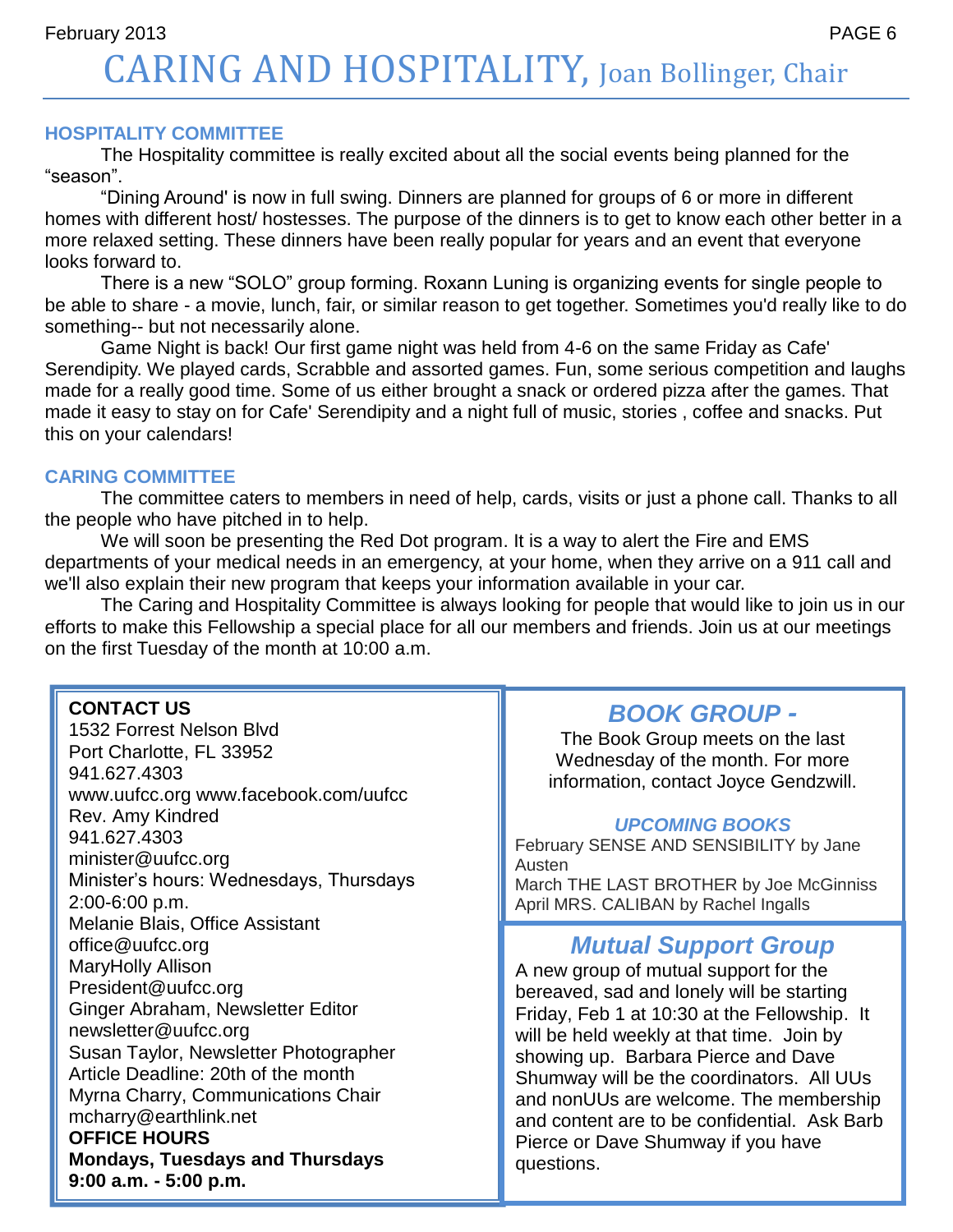# SUNDAYS

**9:15 a.m.** Conversation among Friends **9:30 a.m.** Join us for Choir practice **10:30 a.m.** – Worship Service

# WORSHIP SERVICES

# February Calendar



**Feb.3 - "A Black Pioneer in a White Denomination", Rev. Amy Kindred, Worship Associate** Stephanie Garrett presents and Myrna Charry will share information about the new mural project dedicated to early settler and business man, George Brown.

**Feb. 10 - "Prayers and Promises" - Rev. Amy Kindred, MaryHolly Allison, Worship Associate** What does it mean to covenant with another? How do we keep the faith when the rest of the world wants to diminish the light of our liberal theologies? It has to do with prayers and promises "and things we believe in." On this day, we will kick-off the annual pledge drive.

### **Feb. 17 - "Reproductive Justice: Reflections on why it matters to all of us."**

#### **Rev. Amy Kindred and MaryHolly Allison**

It's about so much more than the "birds and the bees". Join us for stories that matter.

### **Feb. 24 Good Questions - Dave Martin, Dennis Shaw, Worship Associate**

We will consider all kinds of questions, especially those that can disturb our sense of place in the universe, and where we can look for some answers.

### OTHER EVENTS AT UUFCC

**Friday, Feb 1 at 10:30 until Noon. Mutual Support Group** -A weekly meeting for UU and non UU people who are bereaved, sad or alone. Join by coming; it's open ended and ongoing. Coordinated by Barbra Pierce and Dave Shumway.

**Sunday, Feb 3, Afternoon – The Second Peace Initiative Speakers Series. After the Potluck lunch,**  Sushila Cherian will speak about her recent trip to Pakistan and the effects of the drone strikes. She has slides and other display materials. She will speak on Sunday.

**Tuesday, Feb. 5, 1:00 p.m.** – Planning meeting to support CIW March for Rights, Respect and Fair Food (see next page)

**Wednesday, February 6, 6:30 - 8:30 Mid-Week Movie Night -** *InLaws and OutLaws* - Our minister, the Rev. Amy Kindred, hosts. We'll watch a funny, poignant documentary celebrating love between straight, gay, lesbian and transgendered individuals. We will have popcorn and drinks to go with our movie.

**Saturday, Feb 9th at 10:30 AM in the Sanctuary.** Rachel Streubing, RN will meet with us to give instruction on how to be an effective patient advocate for yourself, or anyone you care about, when hospitalized. I took a short course from Rachel years ago and I vouch for her ability to get down to cases (e.g., How do you fire your doctor?), to answer questions, and give us reliable information.—Herb Jenkins.